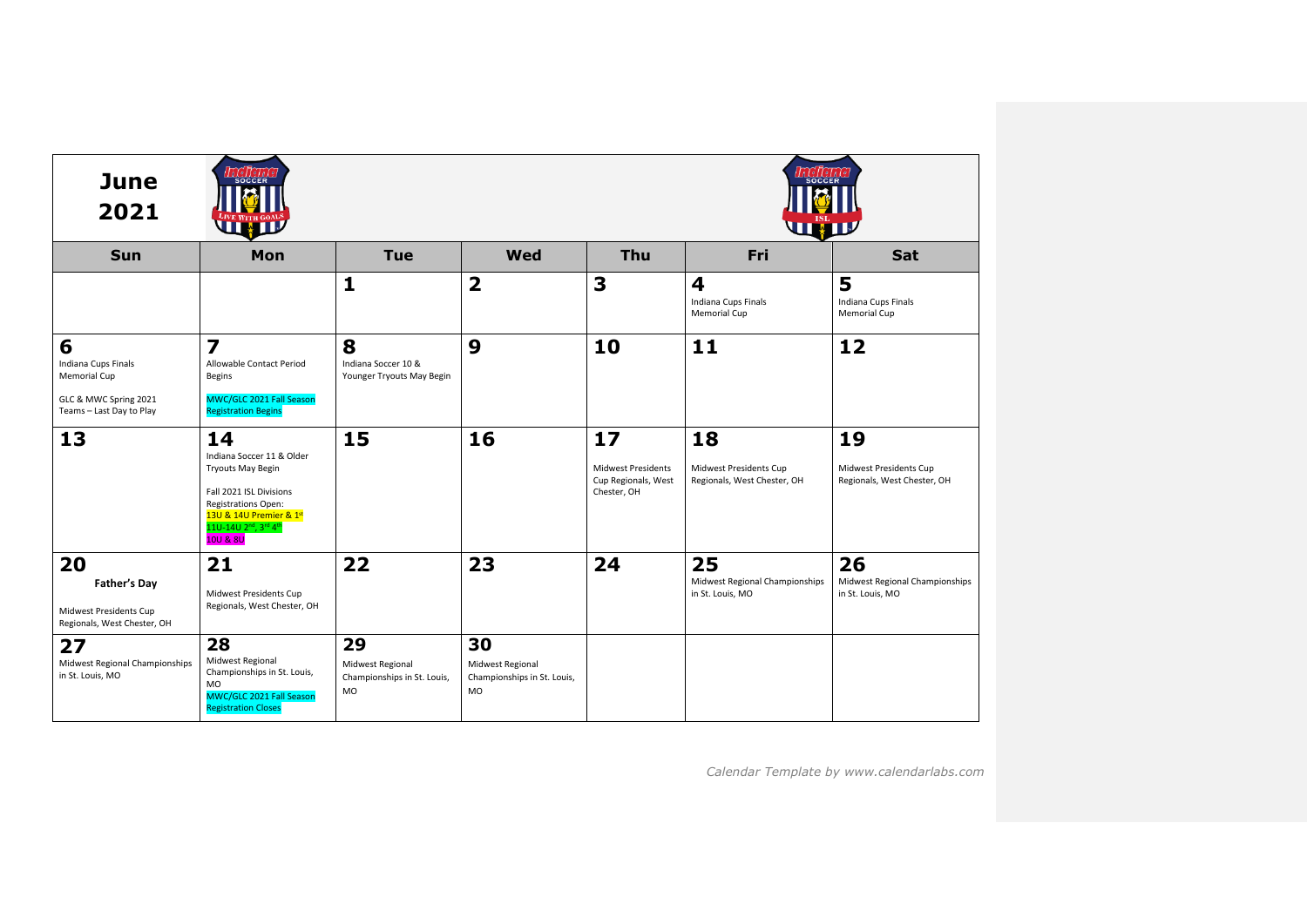| <b>July</b><br>2021          | <b>SOCCER</b><br><b>SOCCER</b><br>LIVE WITH GOALS<br><b>THE REAL PROPERTY</b>                                                                                                                   |                                                                                                        |                                                                                                                                      |                                                                                                                        |                                                                                                                            |                                                                                                     |  |  |
|------------------------------|-------------------------------------------------------------------------------------------------------------------------------------------------------------------------------------------------|--------------------------------------------------------------------------------------------------------|--------------------------------------------------------------------------------------------------------------------------------------|------------------------------------------------------------------------------------------------------------------------|----------------------------------------------------------------------------------------------------------------------------|-----------------------------------------------------------------------------------------------------|--|--|
| <b>Sun</b>                   | Mon                                                                                                                                                                                             | <b>Tue</b>                                                                                             | Wed                                                                                                                                  | <b>Thu</b>                                                                                                             | Fri                                                                                                                        | <b>Sat</b>                                                                                          |  |  |
|                              |                                                                                                                                                                                                 |                                                                                                        |                                                                                                                                      | $\mathbf{1}$                                                                                                           | $\overline{\mathbf{2}}$<br>Fall 13U & 14U Premier & 1st, 12U<br>2 <sup>nd</sup> White Divisions Registration<br>Closes     | 3                                                                                                   |  |  |
| 4<br><b>Independence Day</b> | 5                                                                                                                                                                                               | 6                                                                                                      | $\overline{\mathbf{z}}$<br>Fall 13U & 14U Premier &<br>1st, 12U 2 <sup>nd</sup> White Divisions<br>Preliminary Play Groups<br>Posted | 8                                                                                                                      | 9<br>GLC & MWC Team Selection for<br>Fall 2020 Season Announced                                                            | 10<br>Fall 13U & 14U Premier & 1st, 12U<br>2 <sup>nd</sup> White Divisions Placement<br>Appeals Due |  |  |
| 11                           | 12<br><b>Fall Registrations Closes:</b><br>11U-14U 2nd, 3rd, 4th<br>10U & 8U (Play dates due)<br>GLC Premier I, Premier II & All<br>1st Divisions Mandatory<br><b>Scheduling Meetings - TBD</b> | 13<br>Fall 13U & 14U Premier &<br>1st, 12U 2 <sup>nd</sup> White Divisions<br>Final Play Groups Posted | 14<br>MWC Premier I, Premier II<br><b>Divisions Mandatory</b><br>Scheduling Meetings 14U &<br>15U Developmental - TBD                | 15<br>MWC All 1 <sup>st</sup> Divisions<br>Mandatory<br><b>Scheduling Meetings</b><br>14U & 15U<br>Developmental - TBD | 16<br>Fall ISL Divisions Preliminary Play<br>Groups Posted: 11U-14U 2 <sup>nd</sup> , 3 <sup>rd</sup> ,<br>4 <sup>th</sup> | 17                                                                                                  |  |  |
| 18                           | 19<br>Fall 13U & 14U Premier & 1st,<br>12U 2 <sup>nd</sup> White Schedules<br>Distributed for Review                                                                                            | 20                                                                                                     | 21<br>Fall ISL 8U & 10U<br><b>Preliminary Schedules</b><br>Distributed for Review                                                    | 22                                                                                                                     | 23<br><b>Fall ISL Divisions Final Play Groups</b><br>Posted: 11U-14U 2 <sup>nd</sup> , 3 <sup>rd</sup> , 4 <sup>th</sup>   | 24<br>Fall ISL 13U & 14U Premier/1st<br>Div, 12U 2 <sup>nd</sup> White Scheduling<br>Zoom Meetings  |  |  |
| 25                           | 26                                                                                                                                                                                              | 27                                                                                                     | 28<br><b>GLC Mandatory Fall 2021</b><br><b>Scheduling Meeting, TBD</b>                                                               | 29                                                                                                                     | 30                                                                                                                         | 31                                                                                                  |  |  |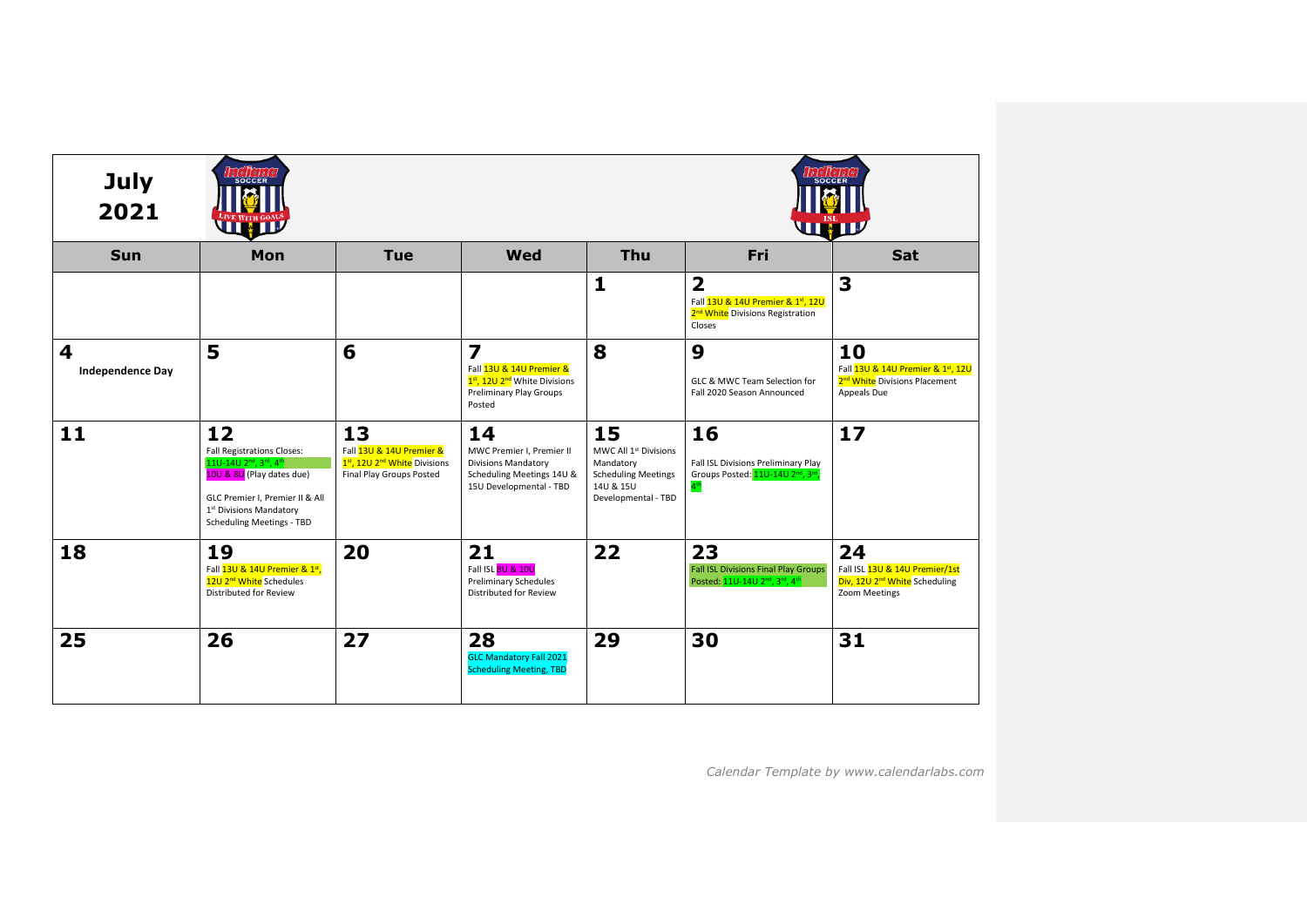| <b>August</b><br>2021                                                                             | <b>SOCCER</b><br>WHIT                                                                                                                     |                                                                                                               |                                                                         |                                                                                                          |                                                                  | <b>SOCCER</b><br>WW                                                                                     |
|---------------------------------------------------------------------------------------------------|-------------------------------------------------------------------------------------------------------------------------------------------|---------------------------------------------------------------------------------------------------------------|-------------------------------------------------------------------------|----------------------------------------------------------------------------------------------------------|------------------------------------------------------------------|---------------------------------------------------------------------------------------------------------|
| <b>Sun</b>                                                                                        | Mon                                                                                                                                       | <b>Tue</b>                                                                                                    | <b>Wed</b>                                                              | <b>Thu</b>                                                                                               | <b>Fri</b>                                                       | Sat                                                                                                     |
| 1                                                                                                 | $\overline{\mathbf{2}}$<br>Fall ISL 8U & 10U Divisions<br><b>Schedules Finalized</b>                                                      | 3                                                                                                             | 4<br><b>MWC Mandatory</b><br><b>Scheduling meeting</b><br>Champaign, IL | 5                                                                                                        | 6                                                                | $\overline{\mathbf{z}}$<br>GLC & MWC Fall Season Begins                                                 |
| 8<br>Fall ECIYSL Club Conference Call                                                             | 9<br><b>Fall NESSL Club Conference</b><br><b>Call</b><br><b>Fall ECIYSL &amp; NESSL</b><br><b>Registration Opens</b>                      | 10<br>Fall ISL 13U & 14U Premier<br>& 1st, 12U 2 <sup>nd</sup> White Div<br>Schedules Finalized w/out<br>Fees | 11                                                                      | 12                                                                                                       | 13                                                               | 14                                                                                                      |
| 15                                                                                                | 16<br>Registration closes for<br>15U (11v11) & 15U & Over 7v7<br>Fall ECIYSL & NESSL<br><b>Registrations Close</b>                        | 17<br>Fall ISL 11U - 14U 2nd, 3rd,<br>4 <sup>th</sup> Divisions Schedules<br>Distributed for Review           | 18                                                                      | 19<br><b>Fall ISL Divisions</b><br>Preliminary Play<br>Groups Posted: 15U<br>(11v11), 15 & Over<br>(7v7) | 20<br>Fall ISL Scheduling Zoom<br>Meetings 11U-14U 2nd, 3rd, 4th | 21<br>Fall ISL Scheduling Zoom<br>Meetings, 11U-14U 2 <sup>nd</sup> , 3 <sup>rd</sup> , 4 <sup>th</sup> |
| 22                                                                                                | 23                                                                                                                                        | 24                                                                                                            | 25                                                                      | 26                                                                                                       | 27                                                               | 28                                                                                                      |
| Fall ISL Scheduling Zoom<br>Meetings, 11U-14U 2 <sup>nd</sup> , 3 <sup>rd</sup> , 4 <sup>th</sup> | Fall ISL Divisions Final Play<br>Groups Posted: 15U (11v11),<br>15 & Over (7v7)<br>MWC/GLC Spring 2022 for<br>15U-19U Registration Begins |                                                                                                               |                                                                         |                                                                                                          | GLC & MWC Registration for<br>Spring 2021 15U-19U Closes         | Fall ISL 13U & 14U Premier & 1st<br>Divisions Season Begins                                             |
| 29                                                                                                | 30                                                                                                                                        | 31                                                                                                            |                                                                         |                                                                                                          |                                                                  |                                                                                                         |
| <b>Fall NESSL Scheduling Zoom</b><br><b>Meeting</b>                                               | <b>Fall ECIYSL Scheduling Zoom</b><br><b>Meeting</b>                                                                                      | Fall ISL Scheduling Zoom<br>Meetings<br>15U (11v11), 15 & Over<br>(7v7)                                       |                                                                         |                                                                                                          |                                                                  |                                                                                                         |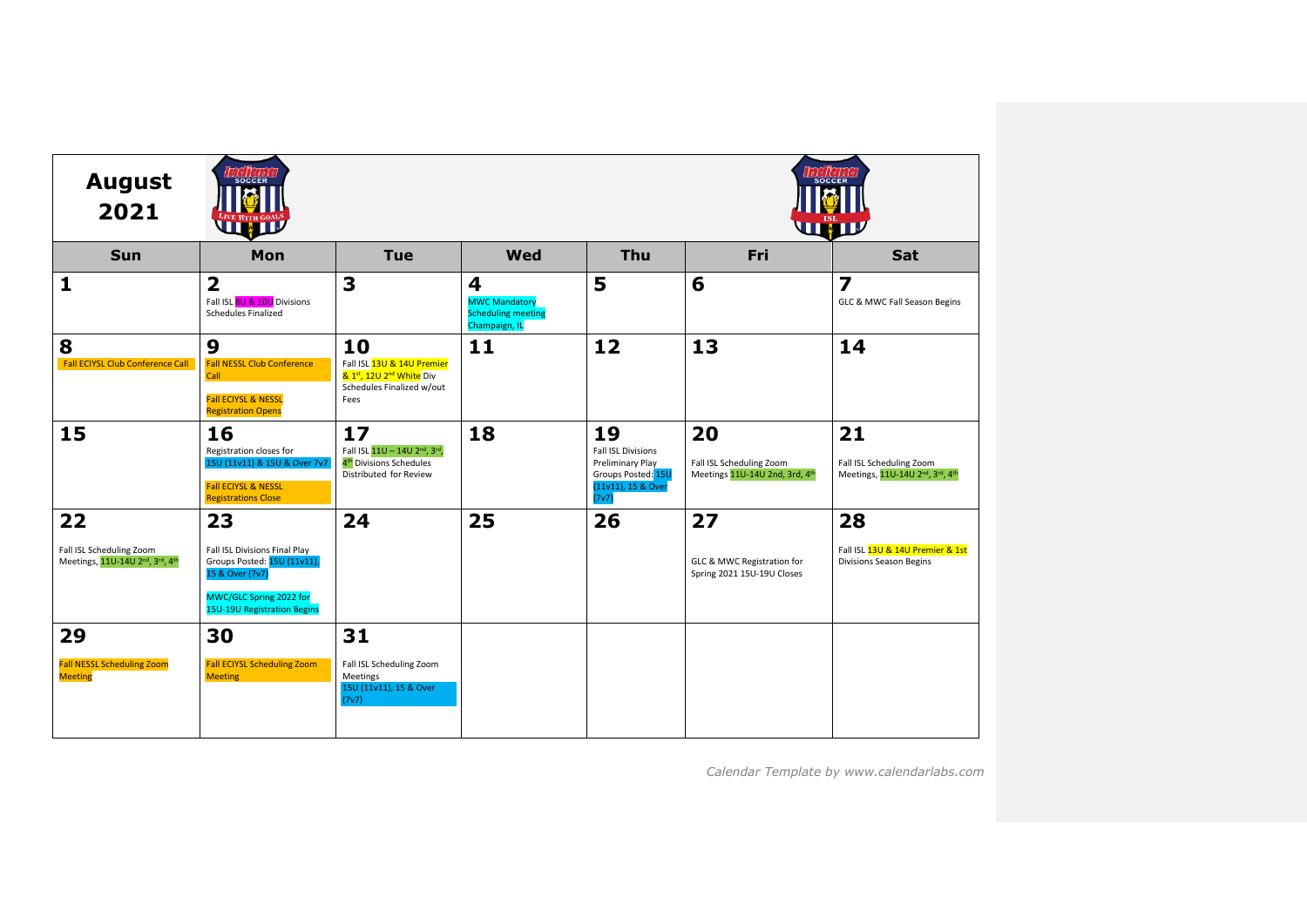| <b>LEGICIAC</b><br><b>September</b><br><b>SOCCER</b><br>2021<br>LIVE WITH GOALS<br>WHI |                                                                                |                         |                                                                               |                                                                                                                               |     |                                                                                                                        |  |  |
|----------------------------------------------------------------------------------------|--------------------------------------------------------------------------------|-------------------------|-------------------------------------------------------------------------------|-------------------------------------------------------------------------------------------------------------------------------|-----|------------------------------------------------------------------------------------------------------------------------|--|--|
| <b>Sun</b>                                                                             | Mon                                                                            | <b>Tue</b>              | <b>Wed</b>                                                                    | Thu                                                                                                                           | Fri | <b>Sat</b>                                                                                                             |  |  |
|                                                                                        |                                                                                |                         | $\mathbf{1}$                                                                  | $\overline{\mathbf{2}}$<br>Schedules Finalized: 11U-<br>14U 2 <sup>nd</sup> , 3 <sup>rd</sup> , 4 <sup>th</sup> w/out<br>Fees | 3   | 4<br>No ISL Games Scheduled<br>Labor Day Weekend                                                                       |  |  |
| 5<br>No ISL Games Scheduled<br>Labor Day Weekend                                       | 6<br><b>Labor Day</b><br>No ISL Games Scheduled<br>Labor Day Weekend           | $\overline{\mathbf{z}}$ | 8<br>Schedules Finalized: 15U<br>$(11v11)$ &<br>15 & Over (7v7) w/out<br>Fees | 9<br><b>State Deadline to Submit</b><br>15U-19U Teams to GLC &<br>MWC for Spring 2021                                         | 10  | 11<br>Season Begins:<br>ISL 8U, 10U, 11U-14U 2nd,<br>3rd, 4th, 15U (11v11),<br>15 & Over (7v7),<br><b>ECIYSL NESSL</b> |  |  |
| 12                                                                                     | 13<br>MWC/GLC Conference Spring 2022 for<br><b>15U-19U Registration Closes</b> | 14                      | 15                                                                            | 16                                                                                                                            | 17  | 18                                                                                                                     |  |  |
| 19                                                                                     | 20                                                                             | 21                      | 22                                                                            | 23                                                                                                                            | 24  | 25<br><b>MWC/GLC Conference</b><br><b>Hosted Weekend at Grand</b><br>Park, Westfield, IN                               |  |  |
| 26                                                                                     | 27                                                                             | 28                      | 29                                                                            | 30                                                                                                                            |     |                                                                                                                        |  |  |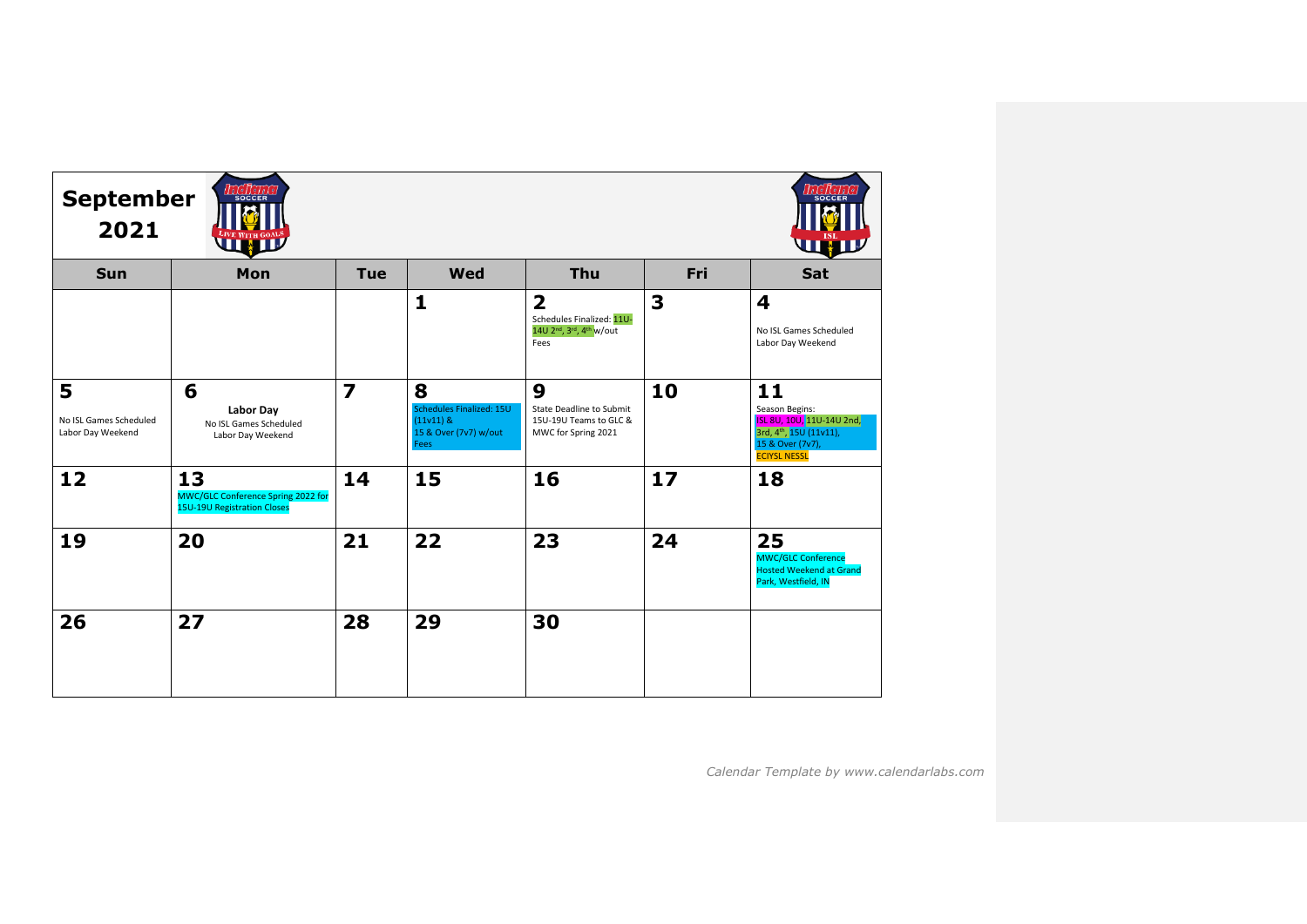| <b>October</b><br>2021                                                                       | $\int_{B} \int_{0}^{1} e \int_{1}^{1} e \int_{0}^{1} f$<br><b>SOCCER</b><br>WE DESCRIPTIONS |            |     |                |              | <b>SOCCE</b><br>WW                                                                                                     |
|----------------------------------------------------------------------------------------------|---------------------------------------------------------------------------------------------|------------|-----|----------------|--------------|------------------------------------------------------------------------------------------------------------------------|
| Sun                                                                                          | Mon                                                                                         | <b>Tue</b> | Wed | Thu            | Fri          | Sat                                                                                                                    |
|                                                                                              |                                                                                             |            |     |                | $\mathbf{1}$ | $\overline{\mathbf{2}}$                                                                                                |
| 3                                                                                            | $\overline{\mathbf{4}}$                                                                     | 5          | 6   | $\overline{z}$ | 8            | 9<br>Spring ISL Divisions<br>Registrations Open: 13U-<br>19/20U Premier & 1st,<br>11U-19/20U 2nd, 3rd, 4th<br>10U & 8U |
| 10                                                                                           | 11<br>GLC & MWC Spring 2021 for 13U-14U<br><b>Registration Opens</b>                        | 12         | 13  | 14             | 15           | 16                                                                                                                     |
| 17                                                                                           | 18                                                                                          | 19         | 20  | 21             | 22           | 23                                                                                                                     |
| 24                                                                                           | 25                                                                                          | 26         | 27  | 28             | 29           | 30                                                                                                                     |
| 31<br><b>Halloween</b><br>Fall Seasons End for: ISL<br>10U & 8U<br><b>ECIYSL &amp; NESSL</b> |                                                                                             |            |     |                |              |                                                                                                                        |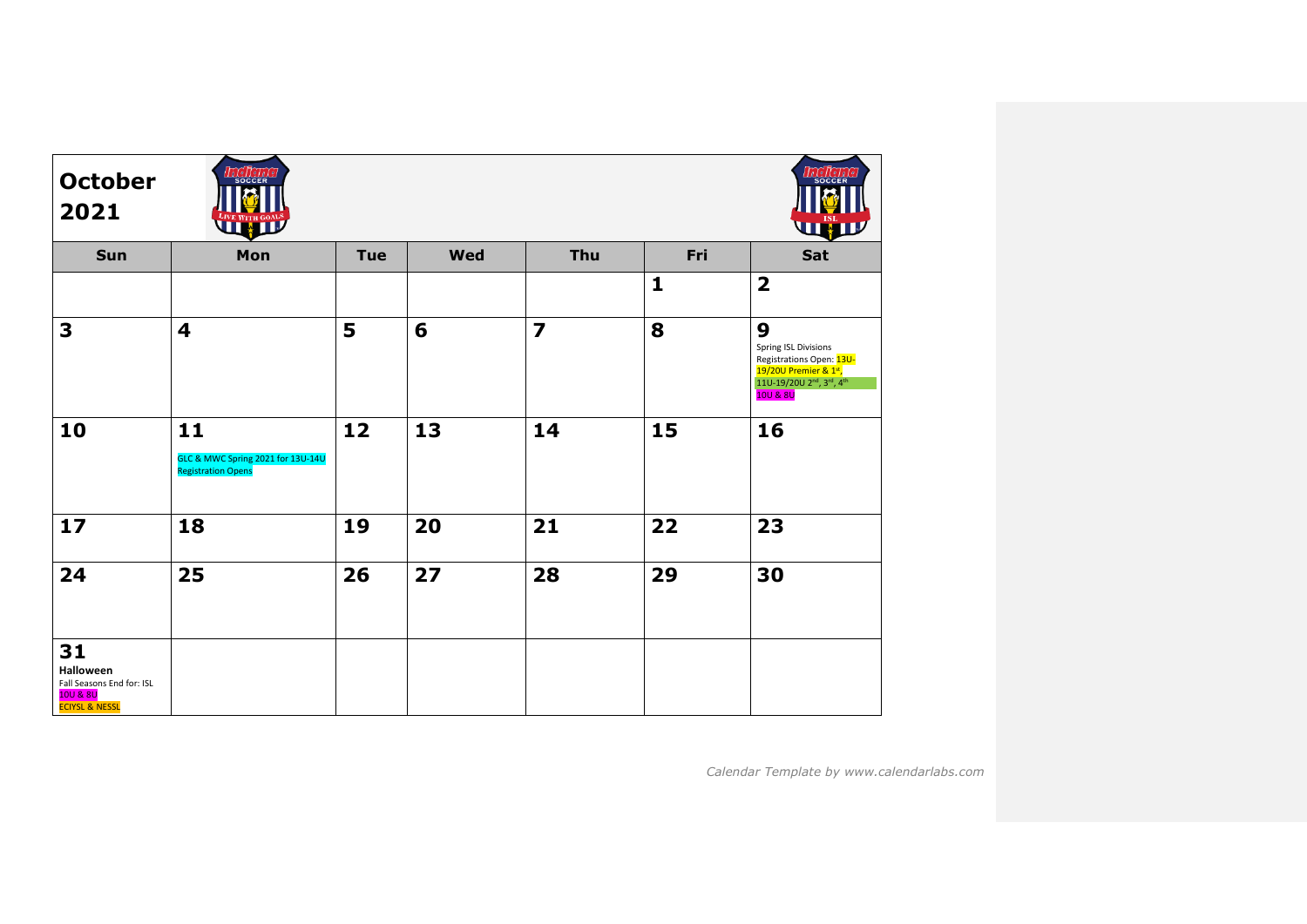| <b>November</b><br>2021                                                                                                                                                                                                                                 | <b>SOCCER</b><br><b>UNIV</b>                                                                                                               |                         |                                                                                 |                               |                                                                                                                         |     |
|---------------------------------------------------------------------------------------------------------------------------------------------------------------------------------------------------------------------------------------------------------|--------------------------------------------------------------------------------------------------------------------------------------------|-------------------------|---------------------------------------------------------------------------------|-------------------------------|-------------------------------------------------------------------------------------------------------------------------|-----|
| Sun                                                                                                                                                                                                                                                     | Mon                                                                                                                                        | <b>Tue</b>              | <b>Wed</b>                                                                      | Thu                           | Fri                                                                                                                     | Sat |
|                                                                                                                                                                                                                                                         | 1<br>GLC & MWC<br>Registration for<br>Spring 2021 13U &<br>14U Closes                                                                      | $\overline{\mathbf{2}}$ | 3<br><b>MWC/GLC Spring</b><br>2022 for 13U-19U<br>Registration<br><b>Closes</b> | 4                             | 5<br>Spring ISL 13U-19/20U<br>Premier & 1st, 11U & 12U 2 <sup>nd</sup><br><b>White Divisions Registration</b><br>Closes | 6   |
| $\overline{\mathbf{z}}$<br><b>Daylight Saving Time Ends</b><br>Fall Seasons End for: ISL 13U & 14U<br>Premier & 1st, 12U 2 <sup>nd</sup> White<br>ISL 11U-14U 2nd, 3rd, 4th<br>15U (11v11) 15 & Over (7v7)<br>GLC & MWC Fall 2021 - Last Day to<br>Play | 8                                                                                                                                          | 9                       | 10                                                                              | 11<br><b>Veterans Day</b>     | 12                                                                                                                      | 13  |
| 14                                                                                                                                                                                                                                                      | 15<br>Spring ISL 13U-<br>19/20U Premier &<br>1st Divisions, 11U &<br>12U 2 <sup>nd</sup> White<br>Preliminary Play<br><b>Groups Posted</b> | 16                      | 17                                                                              | 18                            | 19<br>GLC & MWC 13U & 14U<br><b>Team Selection for Spring</b><br>2021 Season Announced                                  | 20  |
| 21<br>GLC & MWC - Last Day for all other<br>ages to Play                                                                                                                                                                                                | 22<br>Spring ISL 13U-<br>19/20U Premier &<br>1st Divisions, 11U &<br>12U 2 <sup>nd</sup> White Final<br>Play Groups Posted                 | 23                      | 24                                                                              | 25<br><b>Thanksgiving Day</b> | 26                                                                                                                      | 27  |
| 28                                                                                                                                                                                                                                                      | 29                                                                                                                                         | 30                      |                                                                                 |                               |                                                                                                                         |     |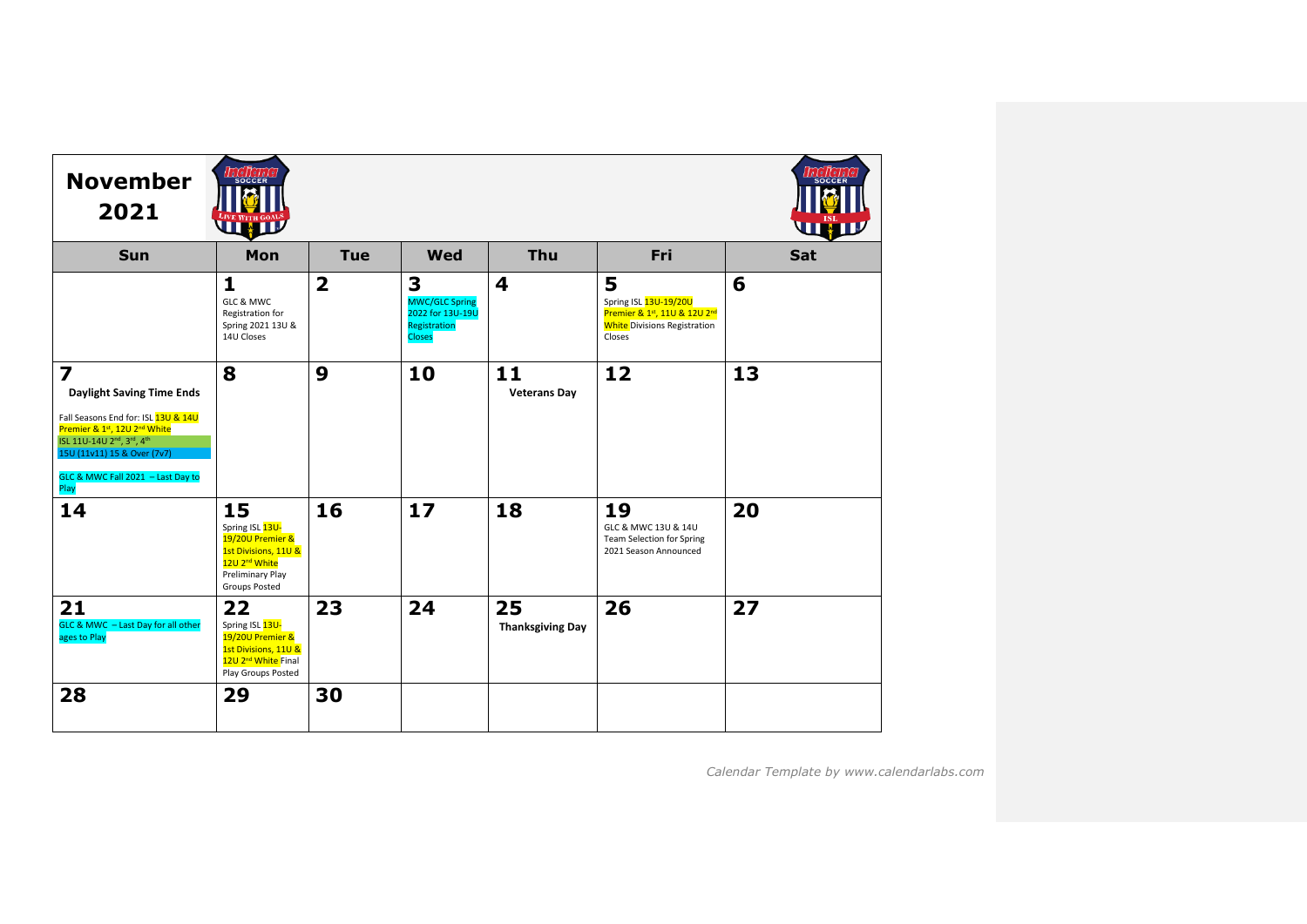| <b>December</b><br>2021 | <b>LEGER</b><br><b>THE WITH COALS</b>                                                                                                              |                |              |                                                                                                       |                                                                                                       | <i>alelle</i> .<br>SOCCER<br>WW |
|-------------------------|----------------------------------------------------------------------------------------------------------------------------------------------------|----------------|--------------|-------------------------------------------------------------------------------------------------------|-------------------------------------------------------------------------------------------------------|---------------------------------|
| Sun                     | Mon                                                                                                                                                | <b>Tue</b>     | <b>Wed</b>   | Thu                                                                                                   | Fri                                                                                                   | Sat                             |
|                         |                                                                                                                                                    |                | $\mathbf{1}$ | $\overline{\mathbf{2}}$                                                                               | 3                                                                                                     | $\overline{\mathbf{4}}$         |
| 5                       | 6                                                                                                                                                  | $\overline{z}$ | 8            | $\overline{9}$                                                                                        | 10                                                                                                    | 11                              |
| 12                      | 13<br>Spring ISL Divisions<br>Registrations<br>Closes: 11U-19/20U<br>2 <sup>nd</sup> , 3 <sup>rd</sup> , 4 <sup>th</sup> , 10U &<br>8 <sub>U</sub> | 14             | 15           | 16<br><b>GLC 16U-19U</b><br><b>Mandatory Scheduling</b><br>Meeting, Nationwide<br>Hotel, Columbus, OH | 17<br><b>GLC 13U-15U Mandatory</b><br><b>Scheduling Meeting,</b><br>Nationwide Hotel,<br>Columbus, OH | 18                              |
| 19                      | 20                                                                                                                                                 | 21             | 22           | 23                                                                                                    | 24                                                                                                    | 25                              |
| 26                      | 27<br>Spring ISL Divisions<br>Preliminary Play<br>Groups Posted:<br>11U-19/20U 2 <sup>nd</sup> , 3rd,<br>4 <sup>th</sup>                           | 28             | 29           | 30                                                                                                    | 31                                                                                                    |                                 |

**Commented [GP1]:**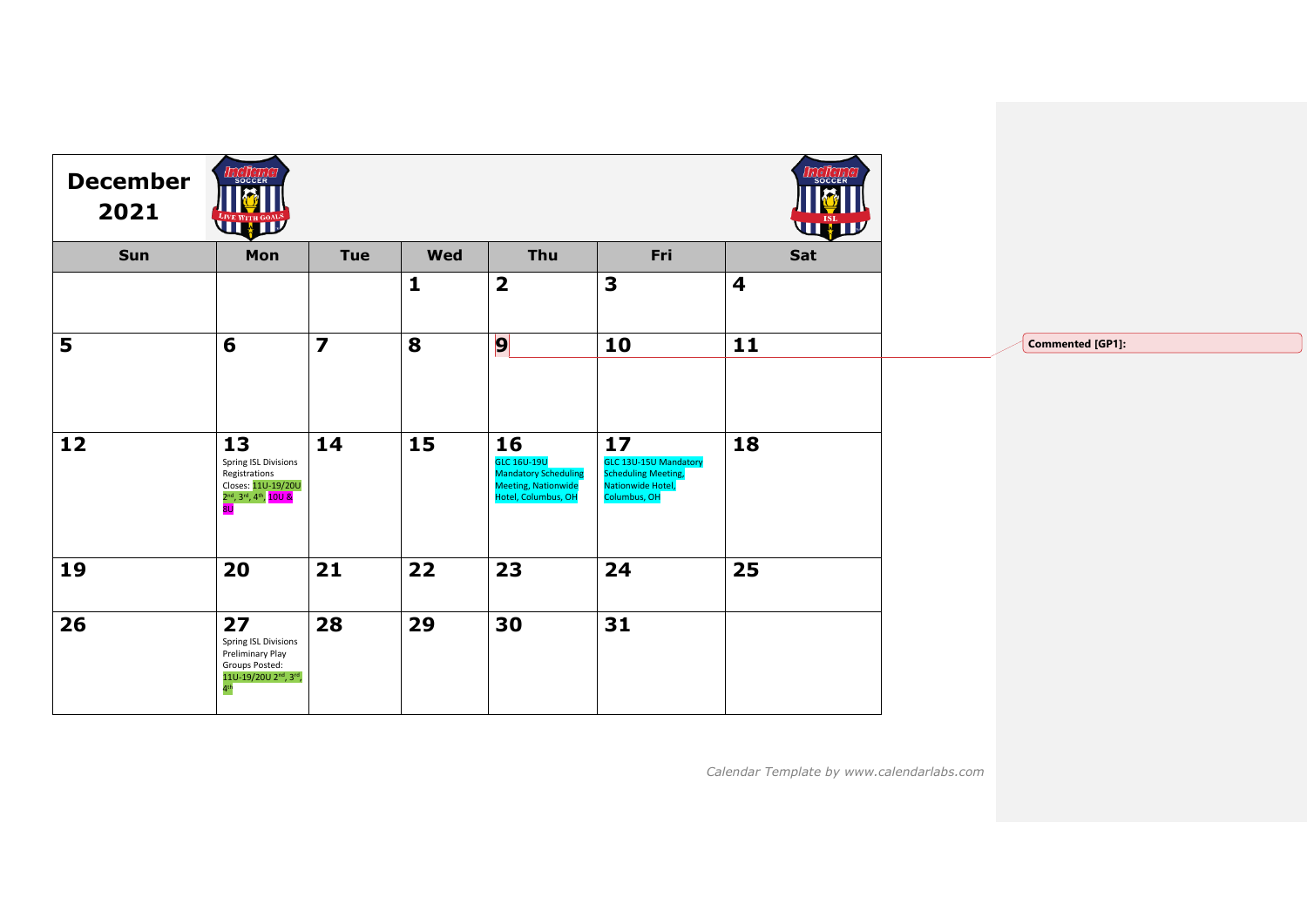| <b>January</b><br>2022                                | <b>SOCCER</b><br><b>LIX J.</b>                                                                                               |                                                                                                         |                                                                                                          |                                                          |                                                                                                  | <b>SOCCEF</b><br><b>UHIL</b>                                                       |
|-------------------------------------------------------|------------------------------------------------------------------------------------------------------------------------------|---------------------------------------------------------------------------------------------------------|----------------------------------------------------------------------------------------------------------|----------------------------------------------------------|--------------------------------------------------------------------------------------------------|------------------------------------------------------------------------------------|
| Sun                                                   | Mon                                                                                                                          | <b>Tue</b>                                                                                              | Wed                                                                                                      | Thu                                                      | Fri                                                                                              | Sat                                                                                |
|                                                       |                                                                                                                              |                                                                                                         |                                                                                                          |                                                          |                                                                                                  | $\mathbf{1}$<br>New Year's Day                                                     |
| $\overline{2}$                                        | 3<br>Spring ISL Divisions<br>Final Play Groups<br>Posted: 11U-<br>19/20U 2 <sup>nd</sup> , 3 <sup>rd</sup> , 4 <sup>th</sup> | 4<br><b>MWC Mandatory</b><br><b>Scheduling Meeting</b><br>for 15U-19U, Hyatt<br>Place, Champaign,<br>п. | 5<br><b>MWC Mandatory</b><br><b>Scheduling</b><br>Meeting for 13U-<br>14U, Hyatt Place,<br>Champaign, IL | 6                                                        | $\overline{\mathbf{z}}$                                                                          | 8                                                                                  |
| 9                                                     | 10                                                                                                                           | 11                                                                                                      | 12                                                                                                       | 13                                                       | 14<br>Spring ISL 11U & 12U 2 <sup>nd</sup><br><b>White</b> Divisions Scheduling<br>Zoom Meetings | 15<br>Spring ISL 13U-19/20U Premier &<br>1st Divisions Scheduling Zoom<br>Meetings |
| 16                                                    | 17 <sub>2</sub><br><b>ML King's Day</b>                                                                                      | 18                                                                                                      | 19<br><b>United Soccer</b><br>Coaches<br>Convention<br>Kansas City                                       | 20<br>United Soccer Coaches<br>Convention<br>Kansas City | 21<br><b>United Soccer Coaches</b><br>Convention<br>Kansas City                                  | 22<br>United Soccer Coaches Convention<br>Kansas City                              |
| 23<br>United Soccer Coaches Convention<br>Kansas City | 24                                                                                                                           | 25                                                                                                      | 26                                                                                                       | 27                                                       | 28                                                                                               | 29                                                                                 |
| 30                                                    | 31                                                                                                                           |                                                                                                         |                                                                                                          |                                                          |                                                                                                  |                                                                                    |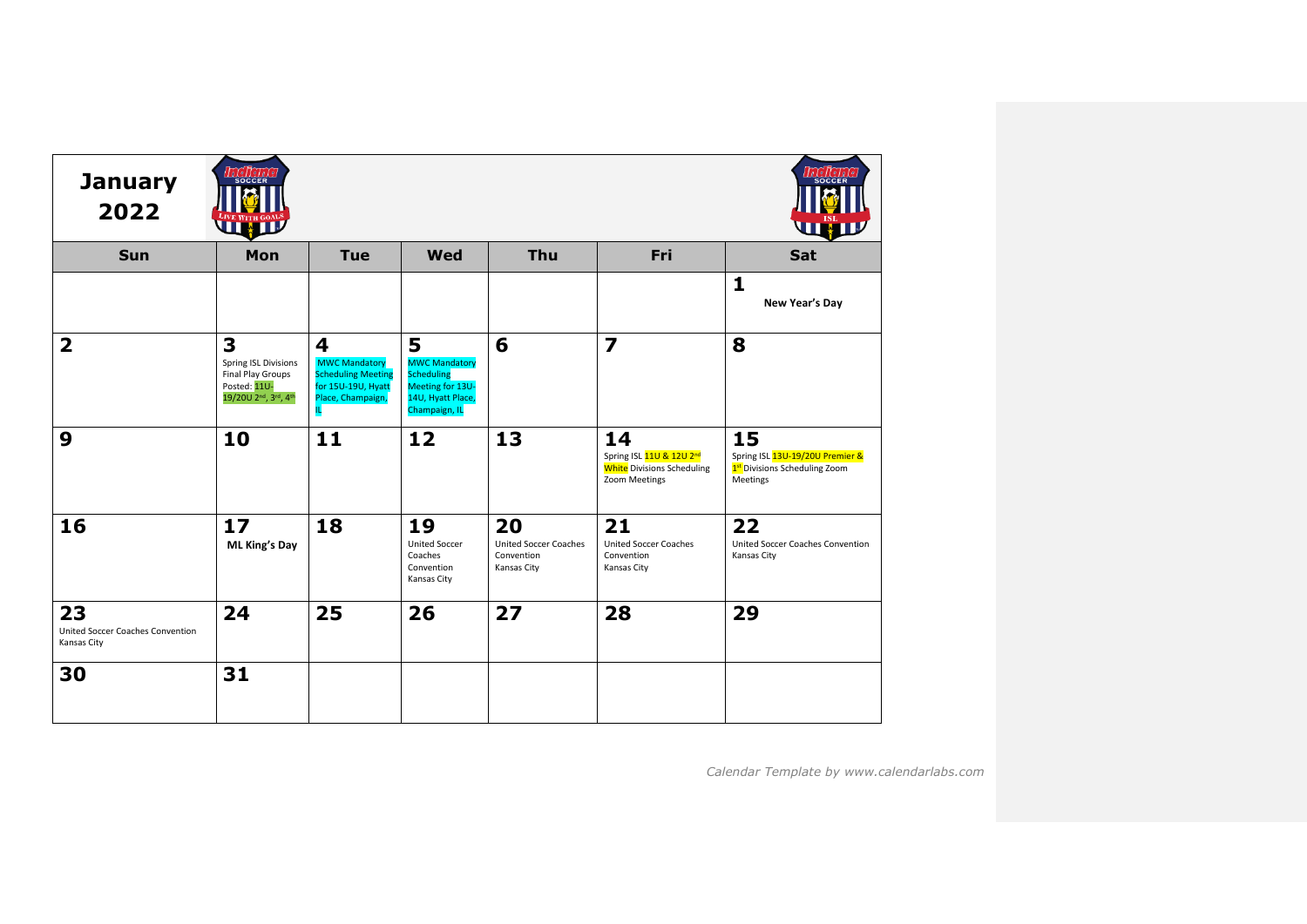| <b>February</b><br>2022                                                         | <b>SOCCER</b><br><b>UHIL</b>                                                                                                   |                                                                                                            |                |     |                                                                                                                                                                 | <b>THE ALL</b>                                                                                                           |
|---------------------------------------------------------------------------------|--------------------------------------------------------------------------------------------------------------------------------|------------------------------------------------------------------------------------------------------------|----------------|-----|-----------------------------------------------------------------------------------------------------------------------------------------------------------------|--------------------------------------------------------------------------------------------------------------------------|
| <b>Sun</b>                                                                      | Mon                                                                                                                            | <b>Tue</b>                                                                                                 | Wed            | Thu | Fri                                                                                                                                                             | Sat                                                                                                                      |
|                                                                                 |                                                                                                                                | $\mathbf{1}$                                                                                               | $\overline{2}$ | 3   | 4<br>Spring ISL 13U-19/20U<br>Premier & 1st, 11U & 12U 2nd<br><b>White</b> Divisions Schedules<br>Finalized w/out Fee<br>GLC & MWC Spring 2021<br>Season Begins | 5                                                                                                                        |
| 6                                                                               | $\overline{\mathbf{z}}$<br><b>Spring NESSL Club</b><br><b>Zoom Meeting</b><br><b>Spring NESSL</b><br><b>Registration Opens</b> | 8<br><b>Spring ECIYSL Club</b><br><b>Zoom Meeting</b><br><b>Spring ECIYSL</b><br><b>Registration Opens</b> | 9              | 10  | 11<br>Spring ISL 11U-19/20U 2nd,<br>3rd, 4 <sup>th</sup> Divisions Scheduling<br>Zoom Meetings                                                                  | 12<br>Spring ISL 11U-19/20U 2 <sup>nd</sup> , 3 <sup>rd</sup> , 4 <sup>th</sup><br>Divisions Scheduling Zoom<br>Meetings |
| 13<br>Spring ISL 11U-19/20U 2nd, 3rd, 4th<br>Divisions Scheduling Zoom Meetings | 14<br>Valentine's<br>Day                                                                                                       | 15                                                                                                         | 16             | 17  | 18                                                                                                                                                              | 19<br>Indiana Soccer AGM<br>Renaissance Hotel, Carmel, IN                                                                |
| 20                                                                              | 21<br>Spring ISL 11U-<br>19/20U 2 <sup>nd</sup> , 3 <sup>rd</sup> , 4th<br><b>Schedules Finalized</b><br>w/out Fee             | 22                                                                                                         | 23             | 24  | 25                                                                                                                                                              | 26                                                                                                                       |
| 27<br><b>Spring ECIYSL &amp; NESSL Registration</b><br><b>Closes</b>            | 28                                                                                                                             |                                                                                                            |                |     |                                                                                                                                                                 |                                                                                                                          |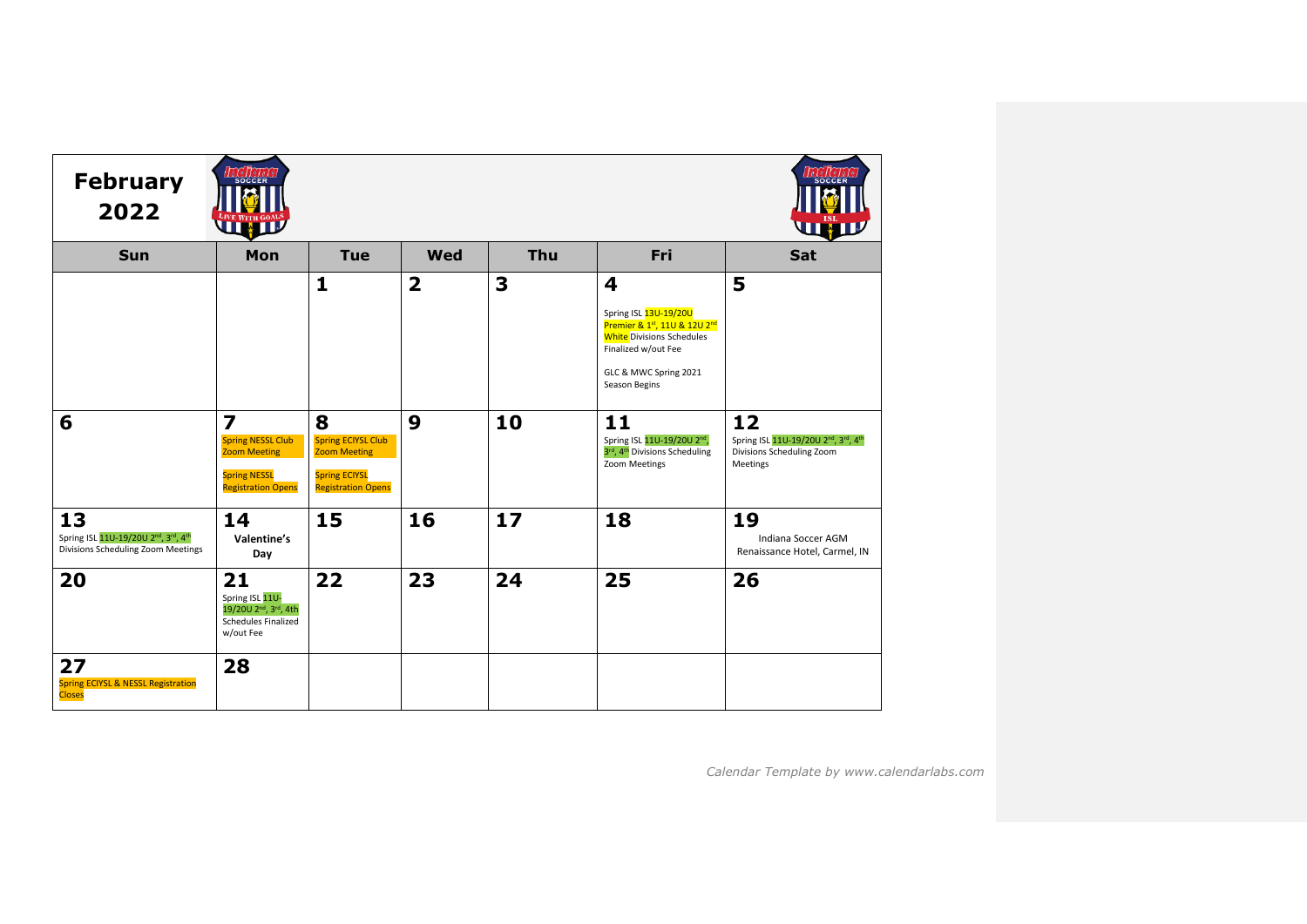| <b>March</b><br>2022                                                                                | SOCCER<br>LIVE WITH GOALS                                             |              |                         |     |                         | <b>SOCCE</b><br><b>VII XI</b>                                                                           |
|-----------------------------------------------------------------------------------------------------|-----------------------------------------------------------------------|--------------|-------------------------|-----|-------------------------|---------------------------------------------------------------------------------------------------------|
| Sun                                                                                                 | Mon                                                                   | <b>Tue</b>   | <b>Wed</b>              | Thu | Fri                     | Sat                                                                                                     |
|                                                                                                     |                                                                       | $\mathbf{1}$ | $\overline{\mathbf{2}}$ | 3   | $\overline{\mathbf{4}}$ | 5<br>Spring ISL 13U-19/20U Premier &<br>1st, 11U & 12U 2 <sup>nd</sup> White Divisions<br>Season Begins |
| 6                                                                                                   | $\overline{\mathbf{z}}$                                               | 8            | $\boldsymbol{9}$        | 10  | 11                      | 12                                                                                                      |
| 13<br><b>Daylight Savings Time Starts</b><br><b>Spring ECIYSL Scheduling Zoom</b><br><b>Meeting</b> | 14<br><b>Spring NESSL</b><br><b>Scheduling Zoom</b><br><b>Meeting</b> | 15           | 16                      | 17  | 18                      | 19<br>Spring ISL 11U-19/20U 2nd, 3rd, 4th<br><b>Divisions Season Begins</b>                             |
| 20                                                                                                  | 21                                                                    | 22           | 23                      | 24  | 25                      | 26                                                                                                      |
| 27                                                                                                  | 28                                                                    | 29           | 30                      | 31  |                         |                                                                                                         |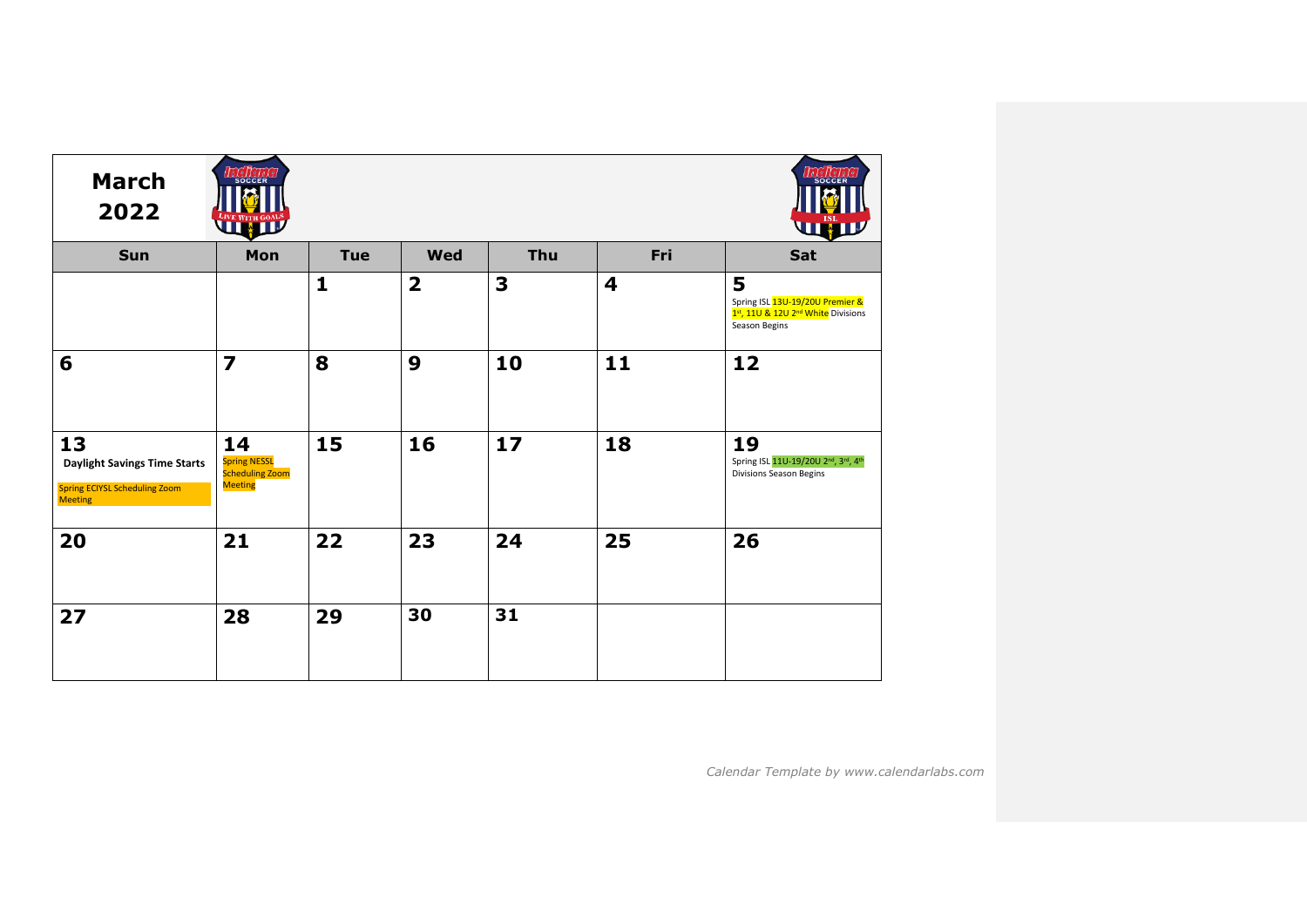| <b>April</b><br>2022                                      | SOCCER<br>LIVE WITH GOALS |            |            |                |                          | <b>SOCCE</b><br>WW                                                                                                                       |
|-----------------------------------------------------------|---------------------------|------------|------------|----------------|--------------------------|------------------------------------------------------------------------------------------------------------------------------------------|
| Sun                                                       | Mon                       | <b>Tue</b> | <b>Wed</b> | Thu            | Fri                      | Sat                                                                                                                                      |
|                                                           |                           |            |            |                | $\mathbf{1}$             | $\overline{\mathbf{2}}$<br>Spring Season Begins 10U, 8U,<br><b>ECIYSL, NESSL</b><br><b>GLC Play Date at Grand Park,</b><br>Westfield, IN |
| 3<br><b>GLC Play Date at Grand Park,</b><br>Westfield, IN | $\overline{\mathbf{4}}$   | 5          | 6          | $\overline{z}$ | 8                        | 9                                                                                                                                        |
| 10                                                        | 11                        | 12         | 13         | 14             | 15<br><b>Good Friday</b> | 16                                                                                                                                       |
| 17<br>Easter<br>NO ISL Games                              | 18                        | 19         | 20         | 21             | 22                       | 23                                                                                                                                       |
| 24                                                        | 25                        | 26         | 27         | 28             | 29                       | 30                                                                                                                                       |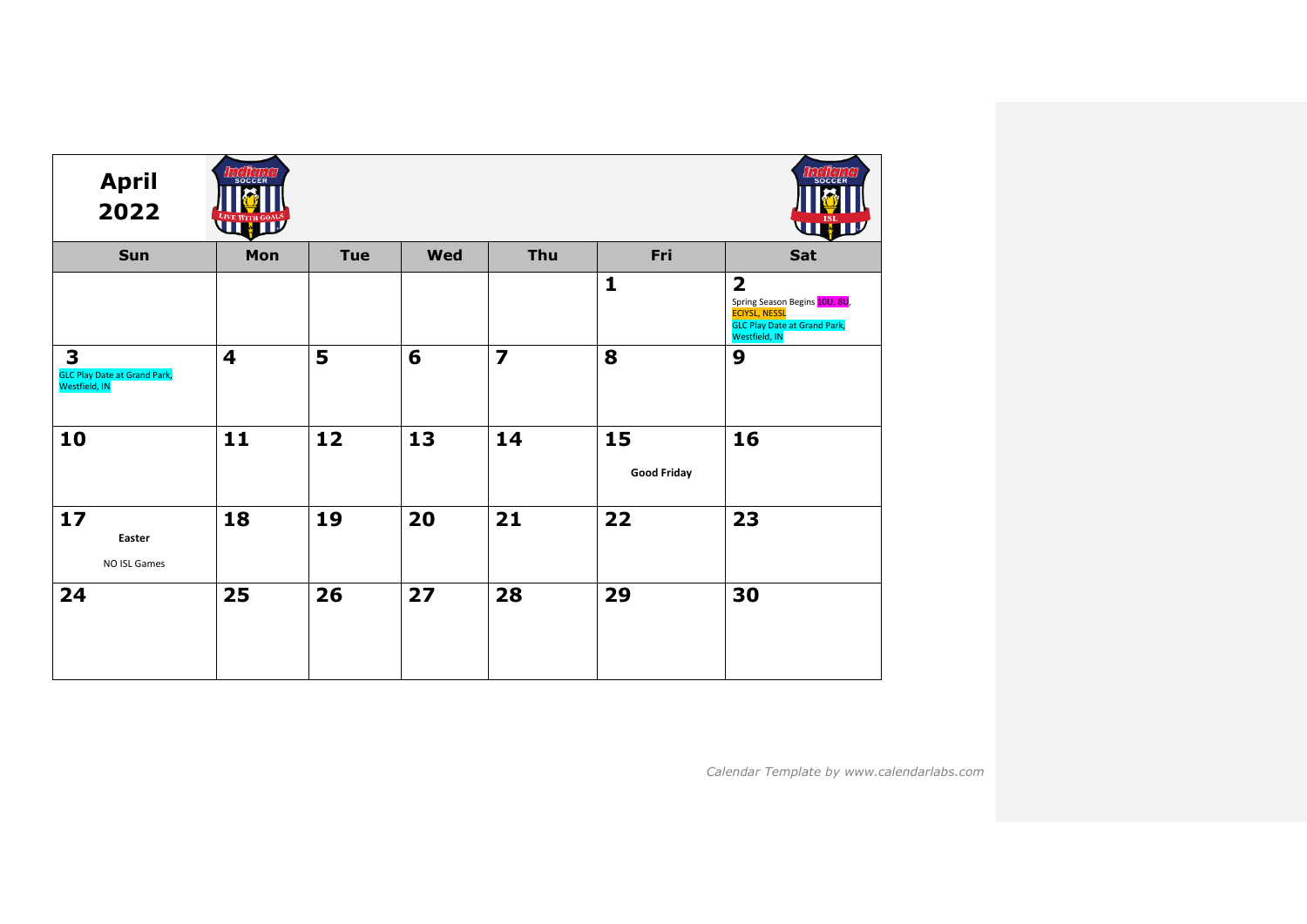| May<br>2022                                                                                                                       | SOCCER<br>ЦU              |            |                         |     |                                                                                                                     |                                                                                                                                         |
|-----------------------------------------------------------------------------------------------------------------------------------|---------------------------|------------|-------------------------|-----|---------------------------------------------------------------------------------------------------------------------|-----------------------------------------------------------------------------------------------------------------------------------------|
| <b>Sun</b>                                                                                                                        | Mon                       | <b>Tue</b> | Wed                     | Thu | Fri                                                                                                                 | Sat                                                                                                                                     |
|                                                                                                                                   |                           |            |                         |     |                                                                                                                     |                                                                                                                                         |
| $\mathbf{1}$                                                                                                                      | $\overline{\mathbf{2}}$   | 3          | $\overline{\mathbf{4}}$ | 5   | 6<br><b>GLC/MWC Mandatory</b><br>College Showcase for all PI &<br>PII teams 15U-19U at Grand<br>Park, Westfield, IN | $\overline{\mathbf{z}}$<br><b>GLC/MWC Mandatory College</b><br>Showcase for all PI & PII teams 15U-<br>19U at Grand Park, Westfield, IN |
| 8<br>Mother's Day<br><b>GLC/MWC Mandatory College</b><br>Showcase for all PI & PII teams 15U-<br>19U at Grand Park, Westfield, IN | 9                         | 10         | 11                      | 12  | 13<br>Indiana Challenge Cup (11U -<br>17U)<br>Indiana Presidents Cup (11U<br>& 12U) Prelim Round Games              | 14<br>Indiana Challenge Cup (11U - 17U)<br>Indiana Presidents Cup (11U & 12U)<br><b>Prelim Round Games</b>                              |
| 15<br>Indiana Challenge Cup (11U -17U)<br>Indiana Presidents Cup (11U & 12U)<br><b>Prelim Round Games</b>                         | 16                        | 17         | 18                      | 19  | 20<br>Indiana State Cup (13U -<br>19U)<br>Indiana Presidents Cup (13U<br>$-19U$<br><b>Prelim Round Games</b>        | 21<br>Indiana State Cup (13U - 19U)<br>Indiana Presidents Cup (13U - 19U)<br><b>Prelim Round Games</b>                                  |
| 22<br>Indiana State Cup (13U - 19U)<br>Indiana Presidents Cup (13U - 19U)<br>Prelim Round Games                                   | 23                        | 24         | 25                      | 26  | 27                                                                                                                  | 28<br><b>Memorial Day</b><br>Weekend                                                                                                    |
| 29<br><b>Memorial Day</b><br>Weekend                                                                                              | 30<br><b>Memorial Day</b> | 31         |                         |     |                                                                                                                     |                                                                                                                                         |